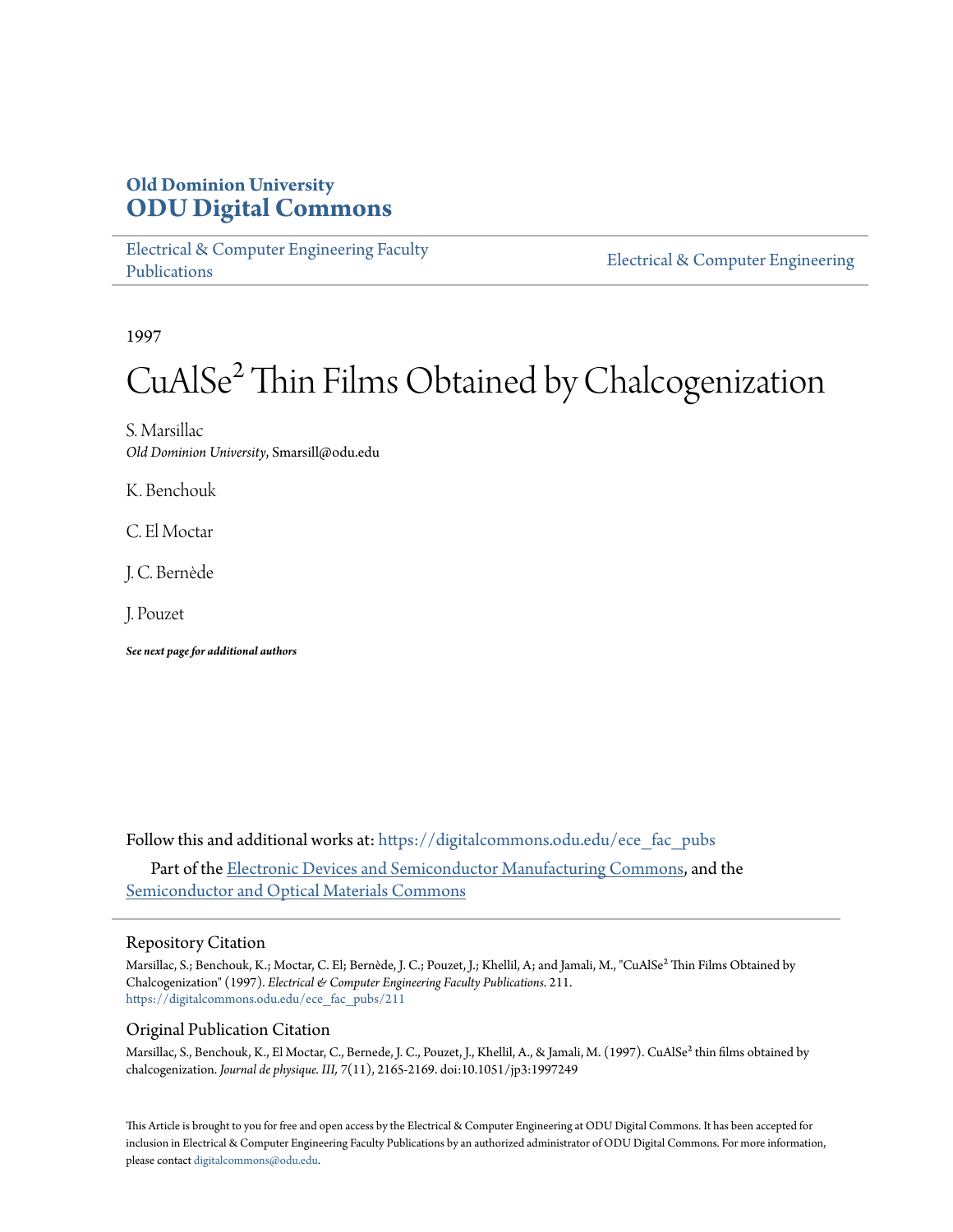## **Authors**

S. Marsillac, K. Benchouk, C. El Moctar, J. C. Bernède, J. Pouzet, A Khellil, and M. Jamali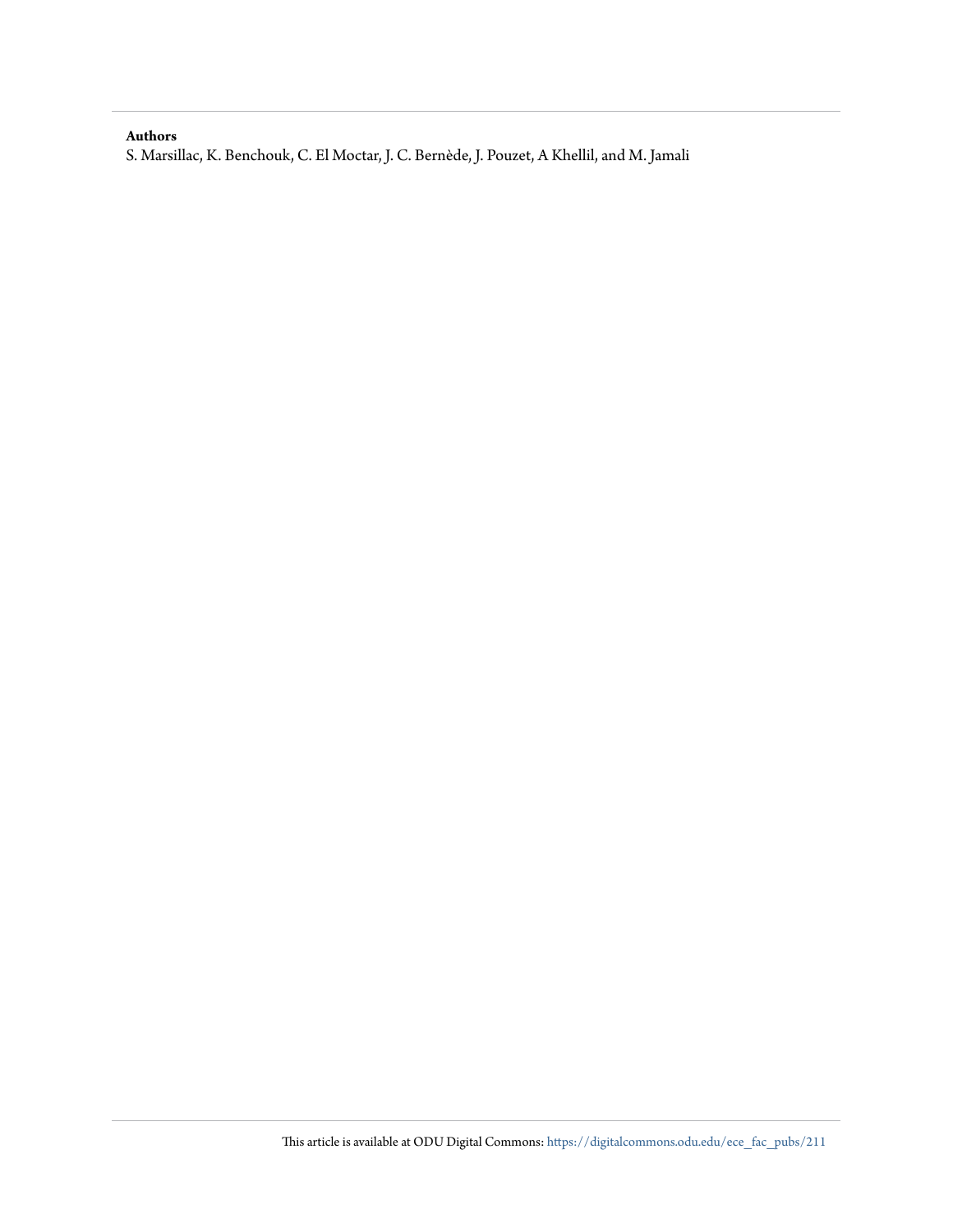# **CuA1Se2 Thin Films Obtained by Chalcogenization** (\*)

S. Marsillac  $(1)$ , K. Benchouk  $(2)$ , C. El Moctar  $(1)$ , J.C. Bernède  $(1, **)$ , J. Pouzet  $(1)$ , A. Khellil  $(2)$  and M. Jamali  $(1)$ 

 $(1)$  Équipe Couches Minces et Matériaux Nouveaux, GPSE, FSTN, BP 92208, 2 rue de la Houssimere, 44322 Nantes Cedex 03, France  $(2)$  LPMCE, Oran Es Sénia, Algérie

*(Received 4 February 1997, revised 23 June 1997,* accepted *11 August 1997)* 

 $PACS.61.10.1 - X-ray$  diffraction and scattering PACS. $68.55.a -$  Thin film structure and morphology

Abstract.  $\sim$  CuAlSe<sub>2</sub> thin films have been synthesized by chalcogenization of thin Cu and Al layers sequentially deposited by evaporation under vacuum. It is shown that  $CuAISE<sub>2</sub>$  films are obtained with some  $Cu_{2-\delta}$ Se and Se phases present at the surface These surface phases are suppressed by annealing under vacuum and by chemical etchmg in a KCN solution. At the end of the process, the XRD spectrum demonstrates that textured  $CuAlSe<sub>2</sub>$  films have been obtained with preferential orientation of the crystallites along the (112) direction. The gap of the films is 2.7 eV as expected. The films are nearly stoichiometric, but their surface is quite rough The XPS spectra show that some Na diffuses from the substrate toward the surface durmg the annealing process. However, this Na is etched by KCN.

#### **1. Introduction**

Ternary  $I - III - VI<sub>2</sub>$  chalcopyrite semiconductors have received considerable attention in recent years because of their applications in photovoltaic devices.

If the CuInSe<sub>2</sub> is the most extensively studied compound of the family, some other ternary chalcopyrites have attracted much attention on recent years because of large potential applications. Among them, CuAlSe<sub>2</sub>, which is a large band gap material  $-Eg = 2.67eV$  [1] - can be used as an emitting layer of a blue light photoelectroluminescent devices or as a window in heterostructures photovoltaic devices. If for the former application heteroepitaxial films are needed, in the case of the latter application polycrystalline films can be used.

In this paper, we describe a very simple and cheap techmque which allows to obtain well crystallized CuAlSe<sub>2</sub> polycrystalline thin films ; some attempts have been done also with  $CuAlTe<sub>2</sub>$ .

<sup>(\*)</sup> This paper was presented at the "Journees Maghrebmes sur !es Sciences des Materiaux" held at Hammamet the 8, 9 and 10 November 1996

<sup>(\*\*)</sup> Author for correspondence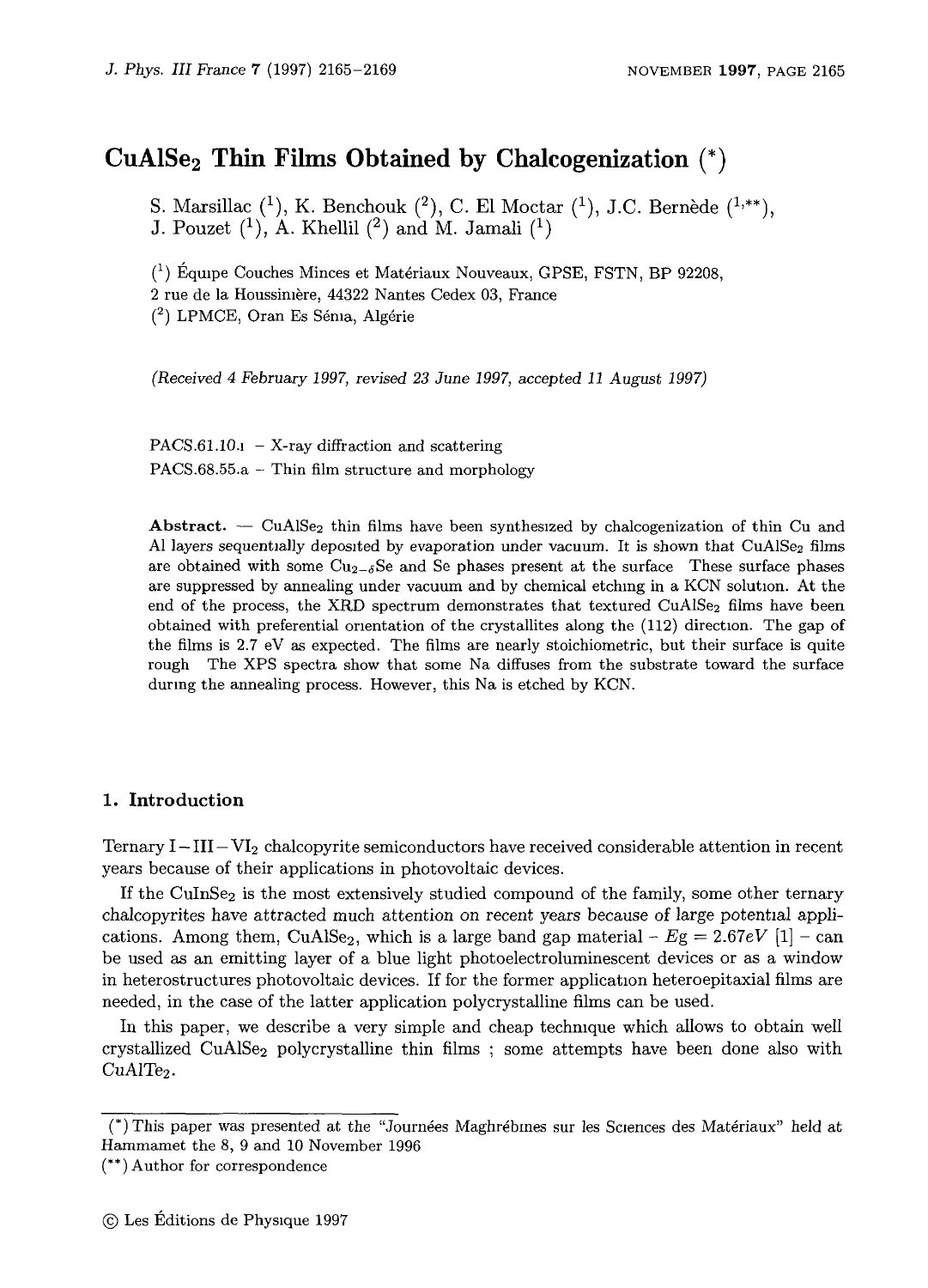# **2. Experimental Techniques**

 $CuAlSe<sub>2</sub>$  films were obtained by chalcogenization (annealing under selenium atmosphere of Cu/Al/Cu...Al/Cu thin layers sequentially deposited).

The substrates were polished soda lime glass or silicon, chemically cleaned. Then the substrates were out gased "*in situ*" prior to deposition by heating to  $400 \text{ K}$  for 2 h. The Cu and Al films were deposited in vacuum (pressure  $5 \times 10^{-4}$  Pa) by evaporation from two tungsten crucibles. The punty of Al was 99.99%, that of Cu was 99.999% arid that of Se was 99.999%. Layers of Cu and Al were deposited sequentially on the heated substrates  $(400K < T_S < 450K)$ .

During the deposition, a rotating substrate holder was successively positionned in front of the Cu evaporation source and m front of the Al evaporation source according to the sequence. The evaporation rates and film thicknesses were measured in *situ* by the vibrating quartz method, the quartz head being joined to the substrate holder. The number of layers for each constituent varied from six to ten in order to deposit Cu/ Al/Cu .. Al/Cu structures The relative thicknesses of the layers were calculated to achieve the desired atomic ratio  $C\psi/Al = 1.1$ . The thickness of the Cu layers was about 10 nm and its evaporation rate was  $0.2 \text{ nm s}^{-1}$ , in the case of aluminium they were 13 nm and 0.2  $\text{nm s}^{-1}$  respectively. A Cu excess is used because it has been shown, in the case of CuInSe<sub>2</sub>, that such an excess improve the crystalline quality of the films  $[2]$ . After deposition the multilayer structures were introduced with a small amount of chalcogen in a Pyrex tube sealed under vacuum  $(10^{-4}$  Pa). Then the samples were annealed under chalcogen atmosphere. Chalcogens have a high vapour pressure, therefore during the annealing they were in the vapour state. The annealing temperature varied from  $823~\mathrm{K}$  to  $853$ K while the annealing time varied between 24 h and 48 h. The total thickness of the films after reaction with chalcogen was measured by a mechamcal finger.

The films have been characterized by X-ray diffraction (XRD), X-ray Photoelectron Spectroscopy (XPS) and optical absorption.

#### **3. Experimental Results**

The XRD of thin films on glass substrate are reported m Figure 1. It can be seen in Figure la that just after annealing, CuAlSe<sub>2</sub> but also  $Cu_{2-\delta}$ Se and Se are present in the films The surface of these films appears to be quite inhomogeneous, small heaps and large grains of about 1 to 5  $\mu$ m size appear, randomly distributed at the surface of the films (not shown).

It has been shown earlier that annealing under selenium atmosphere in a Pyrex tube induces some selenium condensation at the surface of the films during the cooling of the tube. This selenium excess at the surface of the films was sublimated by annealing the samples under dynamic vacuum for 6 h at 570 K After this annealing the Se peak has disappeared but those related to  $Cu_{2-\delta}$ Se are still there (Fig. 1b) as the large grains residing on the surface. Therefore, as usually done in the case of CuInSe<sub>2</sub> [3], the binary compounds present in the powder have been etched in a 0.lM KCN solution for some minutes!

The films were etched for periods of **1** min and XRD patterns[ were recorded after each treatment until the Cu<sub>2-8</sub>Se peaks disappear (Fig 1c). Then the variation of the surface of the films shows that the large grains have disappeared. As shown by the X-ray diffraction spectrum (Fig. 1c). at the end of the process, only the  $(112)$  peak is clearly visible, which shows that the majority of the large crystallites are preferentially oriented\ along the (112) direction.

The samples have also been studied by XPS, however, quantitative information are difficult to obtain because the binding energies for Cu and Al are adjacent to each other (Cu3s and Al2s; Cu3p and Al2p; *etc.*). XPS lines are shown in Figure 2 for CuAlSe<sub>2</sub> thin films before and after KCN treatment.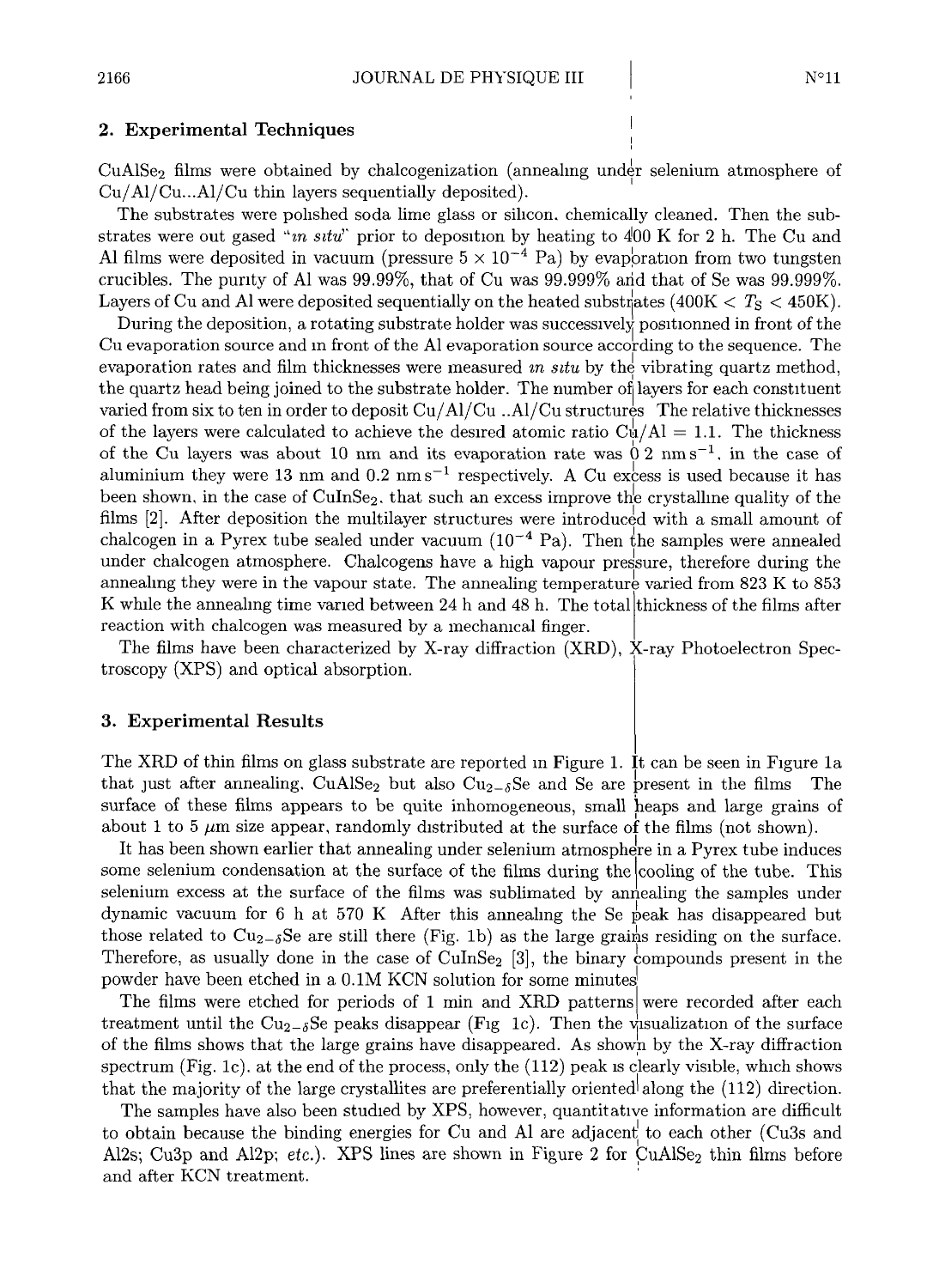

Fig 1. - XRD patterns of a multilayer Cu/Al/Cu. . Al/Cu thin film on a glass substrate a) after annealing under Se atmosphere. b) after 1<sup>st</sup> post-treatment (annealing under dynamic vacuum). c) after  $2<sup>nd</sup>$  post-treatment (etching by a KCN solution)



Fig 2. - XPS spectra of a) CuAISe<sub>2</sub> thin film on a glass substrate before KCN treatment, b) CuAlSe2 thin films on a glass substrate after KCN *treatment.*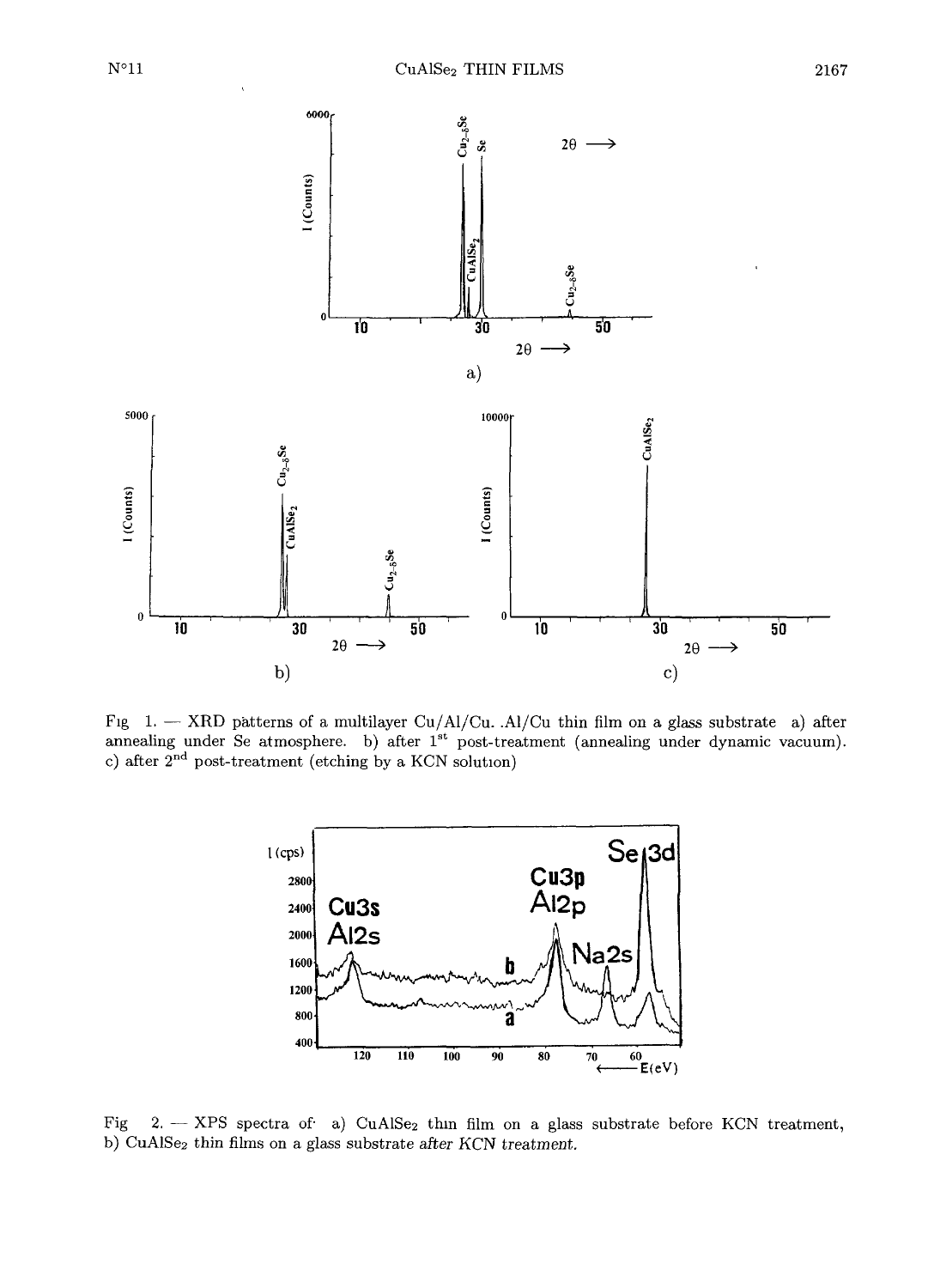

Fig  $3 - XPS$  spectrum of the C1s peak after 0, 1, 3 minutes of etching.

For the discussion below the carbon peak of contamination at the surface of the samples has been taken as reference:  $\text{C1s} = 284.8 \text{ eV}$ . The Se3d peak is situated at 55 eV while the binding energy of the Cu2p $_{5/2}$  is 932.3 eV. The Al peaks are adjacent to  $\ddot{C}$ u peaks (Al2p and Cu3p; Al2s and Cu3s), therefore we have proceeded to a decomposition. IThe peak situated at 74.5 eV can be attributed to Al2p while the other situated at around 77 eV corresponds to Cu3p. The binding energy of the different elements Se3d, Al2p and Cu2p<sub>5</sub> $/2$  are respectively 55.3 eV, 72.65 eV and 932.4 eV [4]. The electronegativity of Se being the highest of the three elements, its binding energy in the  $CuAlSe<sub>2</sub>$  compound should be smaller than that of the element alone, while that of the amons should be higher This is the case of the Al2p peak. In the case of  $Cu2p_{5/2}$ , it is well known that its binding energy is poorly sensitive to its oxidation state. Moreover, the binding energies obtained for Se and Cu are in good accordance with the values measured on other compounds of the same ternary chalcopyrite family such as CuInSe<sub>2</sub> [3].

The films have also been studied by XPS before KCN chemical etching. The result depends on the substrate. When a soda lime glass is used a new peak appears at 66 eV (Fig. 2a). In fact, simultaneously to this peak, another one situated at  $1072 \text{ eV}$  is also detected. This last peak has been already discussed in the case of CuInSe<sub>2</sub> [5]: it corresponds to Na diffusion from the soda lime substrate towards the surface of the films. Therefore the peak situated at  $66 \text{ eV}$ can be attributed to Na2s. The intensity of these Na peaks decreases when the etching time increases which shows that Na is accumulated mainly at the surface of the films. Fortunately Na is soluble in the KCN solution and the corresponding peaks disappear after chemical etching (Fig. 2b). The carbon contamination of the thin films has been controlled by the evolution of the Cls peak after etching (Fig. 3). It can be seen that this peak disappears after 1 or 2 min of etching. Therefore, we can conclude that there is no strong pollution m our thin films.

 $CuAlSe<sub>2</sub>$  is a direct gap semiconductor [1]. Therefore, the direct  $\delta$  band gap can be deduced from the plot  $(\alpha h\nu)^2$  *vs. hv*. The room temperature indicate a direct gap of 2.7 eV which is in accordance with the crystal [1].

The same process has been used to obtain CuAlTe<sub>2</sub>. However in that case only large CuAlTe<sub>2</sub> grains embeded in a disordered "CuAl" matrix are obtained